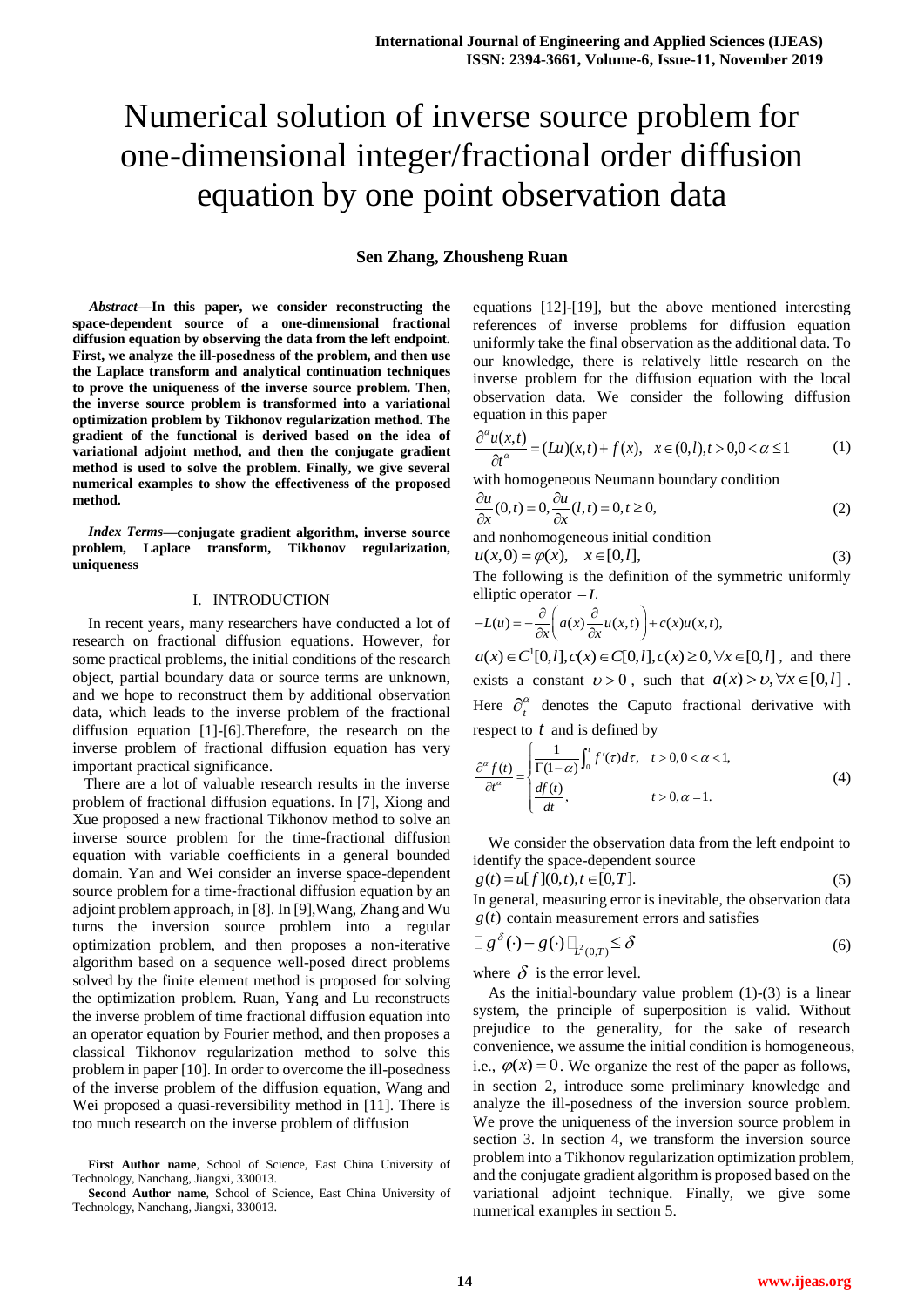# **Numerical solution of inverse source problem forone-dimensional integer/fractional order diffusion equation by one point observation data**

#### II. PRELIMINARIES AND ILL-POSEDNESS ANALYSIS

# *A. Preliminaries*

Throughout this article, we use the following definitions and lemmas given in [20] and [21].

**Definition 1.** The definition of the two-parameters Mittag - Leffler functions is as follows

$$
E_{\alpha,\beta}(z) = \sum_{k=0}^{\infty} \frac{z^k}{\Gamma(\alpha k + \beta)}, z \in \square
$$

where  $\alpha > 0$ ,  $\beta > 0$  are arbitrary constants.

**Lemma 1.** (1) Let  $0 < \alpha < 1, \beta \in \square$  be arbitrary constants. We suppose that  $\overline{\mu}$  is such that  $\frac{\alpha}{2}\pi < \overline{\mu} < \{\pi, \pi\alpha\}$  $\frac{\alpha}{2}\pi < \overline{\mu} < {\pi, \pi\alpha}$ . There

has a constant  $c_+ > 0$  such that

$$
|E_{\alpha,\beta}(z)| \leq \frac{c_+}{1+|z|}, \overline{\mu} \leq |\arg(z)| \leq \pi.
$$

(2) Let  $\lambda > 0, 0 < \alpha < 1$ , we have  $\partial_{0_+}^{\alpha} E_{\alpha,1}(-\lambda t^{\alpha}) = -\lambda E_{\alpha,1}(-\lambda t^{\alpha})$ ,  $\frac{d}{dt} E_{\alpha,1}(-\lambda t^{\alpha}) = -\lambda t^{\alpha-1} E_{\alpha,\alpha}(-\lambda t^{\alpha}), t > 0$  $\int_{\alpha,1}^{\alpha}(-\lambda t^{\alpha}) = -\lambda t^{\alpha-1} E_{\alpha,\alpha}(-\lambda t^{\alpha}), t > 0.$ 

(3) Let  $0 < \alpha < 1$ , then we have  $0 < E_{\alpha,1}(-t) < 1$  with any t $>0$ . Moreover,  $E_{\alpha,1}(-t)$  is completely monotonic function, i.e.,

$$
(-1)^n \frac{d^n}{dt^n} E_{\alpha,1}(-t) \geq 0, \forall n \in \mathbb{Z}.
$$

As the differentiation operator  $-L$  is a symmetric uniformly elliptic operator, the spectrum of *L* only includes the eigenvalues which are counting according to the multiplicities. Let  $\{\lambda_k, \phi_k(x)\}\$ ,  $k = 1, \dots$ , be the eigensystem of *L* . Here we take  $\phi_k$  satisfying  $\phi_k(0) = 1$  and set  $\tilde{n}_k = || \phi_k(x) ||_{L^2(\Omega)}^{-2}, k = 1, \cdots$  From [22], we see that  $\tilde{n}_k = c_0 + o(1)$ .

We know that the sequence  $\{\phi_k(x)\}_{k=0}^{\infty}$  forms an orthonormal basis in  $L^2(0,l)$ . We define a fractional power  $(-L)$ <sup>*r*</sup> of  $-L$  as follow

$$
D((-L)^{\gamma}) = \{ \psi : \sum_{k=1}^{\infty} \lambda \int_{k}^{2\gamma} \rho_{k} \mid \langle \psi, \phi_{k} \rangle \vert^{2} \langle \infty \},
$$
 (7)

where  $\langle \cdot, \cdot \rangle$  is the scalar product in  $L^2(0,l)$ . We know that  $D((-L)^{\gamma})$  is a Hilbert space with the following norm:

$$
\| \psi \|_{D((-L)^{\gamma})} = \left\{ \sum_{k=1}^{\infty} \lambda_k^2 \rho_k | \langle \psi, \phi_k \rangle|^2 \right\}^{\frac{1}{2}}.
$$
 (8)

We have  $D((-L)^{\gamma}) \subset L^2(0, l)$  for  $\gamma \ge 0$ .

In order to analyze the ill-posedness of this problem, we define the weak solution to system (1)-(3) as follows.

**Definition 2.** Let  $f(x) \in L^2(0, l)$ , *u* is a weak solution to the initial-boundary value problem (1)-(3) with  $\varphi = 0$  if  $u \in C(0, T; D((-L)^{\alpha}))$ .

**Lemma 2.** Assume  $f(x) \in L^2(0, l)$ , then the direct problem (1)-(3) has a unique weak solution expressed by series (1)-(3) has a unique weak solution expressed by series<br>expression and has the following estimate<br> $\|u(\cdot,t)\|_{D((-L)^{\alpha})} + \|\partial_t^{\alpha}u(\cdot,t)\|_{L^2(\Omega)} \le Ct^{-\alpha}\|f\|_{L^2(0,l)}, 0 < \alpha \le 1.$  (9)

$$
\| u(\cdot,t) \|_{D((-L)^{\alpha})} + \| \partial_t^{\alpha} u(\cdot,t) \|_{L^2(\Omega)} \leq C t^{-\alpha} \| f \|_{L^2(0,l)}, 0 < \alpha \leq 1.
$$
 (9)

**Proof .** The application variable separation method expresses

$$
\mathbf{u}(x,t) = \begin{cases}\n\sum_{k=1}^{\infty} \frac{f_k}{\lambda_k} \rho_k (1 - E_{\alpha,1}(-\lambda_k t^{\alpha})) \phi_k(x), & x \in [0,1], t \ge 0, 0 < \alpha < 1, \\
\sum_{k=1}^{\infty} \frac{f_k}{\lambda_k} \rho_k (1 - E_{\alpha,1}(-\lambda_k t^{\alpha})) \phi_k(x), & x \in [0,1], t \ge 0, 0 < \alpha < 1, \\
\sum_{k=1}^{\infty} \frac{f_k}{\lambda_k} \rho_k (1 - e^{-\lambda_k t}) \phi_k(x), & t \ge 0, \alpha = 1.\n\end{cases}
$$
\n(10)

where 
$$
f_k \approx f(x), \phi_k(x) > 0, k = 1, \dots, \infty
$$
. We have  
\n
$$
\|u(\cdot,t)\|_{D((-L)^{\alpha})} = \begin{cases}\n\|\sum_{k=1}^{\infty} \frac{f_k}{\lambda_k} \rho_k (1 - E_{\alpha,1}(-\lambda_k t^{\alpha})) \phi_k(\cdot)\|_{D((-L)^{\alpha})}, & t > 0, 0 < \alpha < 1, \\
\|\sum_{k=1}^{\infty} \frac{f_k}{\lambda_k} \rho_k (1 - e^{-\lambda_k t}) \phi_k(\cdot)\|_{D((-L)^{\alpha})}, & t > 0, \alpha = 1.\n\end{cases}
$$
\n
$$
\leq \sum_{k=1}^{\infty} \|\frac{f_k}{\lambda_k} \rho_k \phi_k(\cdot)\|_{D((-L)^{\alpha})}, 0 < \alpha \leq 1,
$$
\n
$$
\leq Ct^{-\alpha} \|f\|_{L^2(0,I)}, t > 0, 0 < \alpha \leq 1.
$$
\n(11)

Similarly, we have

Similarly, we have  
\n
$$
\|\partial_t^{\alpha} u(\cdot,t)\|_{L^2(0,l)} = \begin{cases}\n\|\sum_{k=1}^{\infty} \frac{f_k}{\lambda_k} \rho_k (1 - E_{\alpha,1}(-\lambda_k t^{\alpha})) \phi_k(\cdot)\|_{L^2(0,l)}, & t > 0, 0 < \alpha < 1, \\
\|\sum_{k=1}^{\infty} \frac{f_k}{\lambda_k} \rho_k (1 - e^{-\lambda_k t}) \phi_k(\cdot)\|_{L^2(0,l)}, & t > 0, \alpha = 1.\n\end{cases}
$$
\n
$$
\leq Ct^{-\alpha} \|f\|_{L^2(0,l)}, t > 0, 0 < \alpha \leq 1.
$$
\n(12)

Through the above definitions and proofs, we know that  $(2.4)$  is a weak solution of equations  $(1)-(3)$ .

## *B. Ill-posedness Analysis*

In order to prove the ill-posedness of the inverse problem,

we define a linear operator 
$$
K_{\alpha}: L^2(0,l) \to L^2(0,T)
$$
 as follows:  
\n
$$
K_{\alpha}f(x) = \begin{cases} \sum_{k=1}^{\infty} \frac{f_k}{\lambda_k} \rho_k (1 - E_{\alpha,1}(-\lambda_k t^{\alpha})), & t \in (0,T), 0 < \alpha < 1, \\ \sum_{k=1}^{\infty} \frac{f_k}{\lambda_k} \rho_k (1 - e^{-\lambda_k t}), & t \in (0,T), \alpha = 1. \end{cases}
$$
\n(13)

#### **Theorem 1.**

**Theorem 1.**<br>The observation operator  $K_a$ :  $f(x) \in L^2(0, l) \mapsto g(t) \in L^2(0, T)$ is compact.

**Proof** . In order to prove that  $K_a$  is a compact operator, we

define the finite dimensional operator 
$$
K_{\alpha,N}
$$
 as follows:  
\n
$$
K_{\alpha,N} f(x) = \begin{cases} \sum_{k=1}^{N} \frac{f_k}{\lambda_k} \rho_k (1 - E_{\alpha,1}(-\lambda_k t^{\alpha})), & t \in (0,T), 0 < \alpha < 1, \\ \sum_{k=1}^{N} \frac{f_k}{\lambda_k} \rho_k (1 - e^{-\lambda_k t}), & t \in (0,T), \alpha = 1. \end{cases}
$$
\n(14)

Then, from (2.7) and (2.8) and lemma 1, we obtain  
\n
$$
\|K_{\alpha}f(x)-K_{\alpha,N}f(x)\|_{L^2(0,T)} = \begin{cases}\n\|\sum_{k=N+1}^{\infty} \frac{f_k}{\lambda_k} \rho_k (1 - E_{\alpha,1}(-\lambda_k t^{\alpha}))\|_{L^2(0,T)}, & 0 < \alpha < 1, \\
\|\sum_{k=N+1}^{\infty} \frac{f_k}{\lambda_k} \rho_k (1 - e^{-\lambda_k t})\|_{L^2(0,T)}, & \alpha = 1,\n\end{cases}
$$
\n
$$
\leq \sum_{k=N+1}^{\infty} \frac{|\int_{-k}^{k} \rho_k |\sqrt{T}, 0 < \alpha \leq 1}{{\lambda_k}}.
$$
\n(15)

By  $\lambda_k k^2$ , we know  $|| K_{\alpha,N} - K_{\alpha} || \rightarrow 0$  in the sense of operator norm in  $L^2(\Omega)$  as  $N \to \infty$ . Therefore, the observation operator  $K_a$  is compact.

We know that use the observation data  $g(t)$  in  $L^2(0,t)$  to identify space-dependent source  $f(x)$  in  $L^2(0, l)$  is ill-posed, need to consider some regularization methods. Therefore, we consider solving the inverse source problem by the Tikhonov regularization method in section 4.

#### III. UNIQUENESS

In order to explore the unique theorem of the inverse source problem, first we need to prove the following lemmas. **Lemma 3.** Let  $f(x) \in L^2(0,L)$ , the direct problem (1)-(3) exist a unique solution  $u(x,t)$ . Moreover, we have the following estimate

$$
\|u\|_{L^2(0,T;H^2(0,l))} \leq C \|f\|_{L^2(0,l)},
$$
\n(16)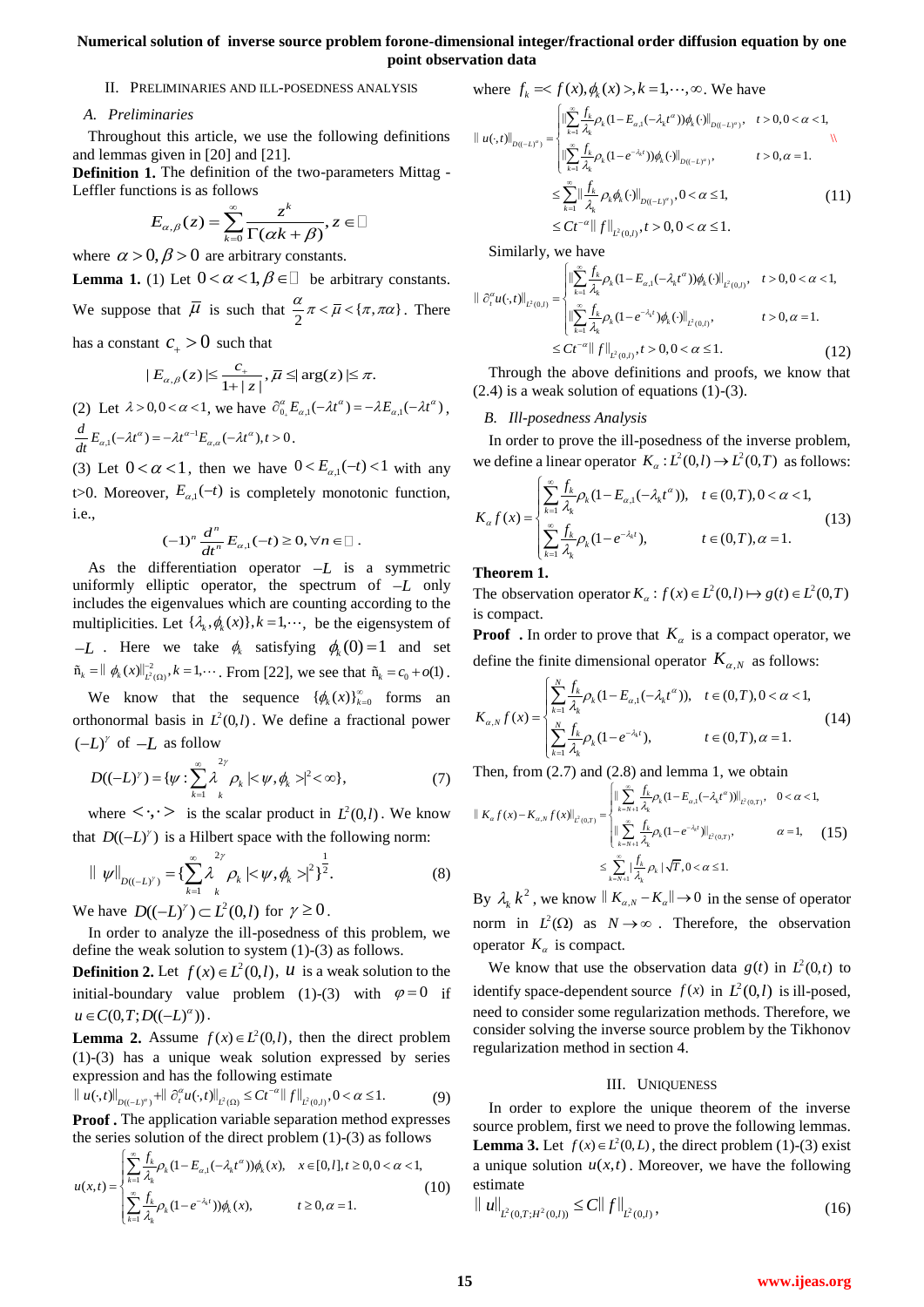# **International Journal of Engineering and Applied Sciences (IJEAS) ISSN: 2394-3661, Volume-6, Issue-11, November 2019**

and

and  

$$
\|u\|_{C[0,T;C[0,l]]} \leq C \|f\|_{L^2(0,l)}.
$$
 (17)

**Proof**. From the weak solution, we obtain

$$
\begin{split}\n&\|\vec{u}\|_{L^{2}(0,T;H^{2}(0,l))} \\
&= \begin{cases}\n\|\sum_{k=1}^{\infty} \frac{f_{k}}{\lambda_{k}} \rho_{k} (1 - E_{\alpha,1}(-\lambda_{k}t^{\alpha})) \phi_{k} (\cdot) \|_{L^{2}(0,T;H^{2}(0,l))}, 0 < \alpha < 1, \\
\|\sum_{k=1}^{\infty} \frac{f_{k}}{\lambda_{k}} \rho_{k} (1 - e^{-\lambda_{k}t}) \phi_{k} (\cdot) \|_{L^{2}(0,T;H^{2}(0,l))}, \alpha = 1, \\
\sum_{k=1}^{\infty} \left( \sum_{k=1}^{\infty} \lambda_{k}^{4} \frac{(f_{k}}{\lambda_{k}})^{2} \rho_{k} (1 - E_{\alpha,1}(-\lambda_{k}t^{\alpha}))^{2} dt \right)^{\frac{1}{2}}, 0 < \alpha < 1, \\
\sum_{k=1}^{\infty} \lambda_{k}^{4} \frac{(f_{k}}{\lambda_{k}})^{2} \rho_{k} (1 - e^{-\lambda_{k}t})^{2} dt \right)^{\frac{1}{2}}, \alpha = 1, \\
&\leq (\sum_{k=1}^{\infty} \lambda_{k}^{2} \frac{1}{\lambda_{k}} \rho_{k} T)^{\frac{1}{2}} \leq C \|f\|_{L^{2}(0,l)}, 0 < \alpha \leq 1.\n\end{cases} \tag{18}
$$

By the Sobolev embedding theorem, we get

$$
\|\phi_k\|_{C[0,l]} \leq \tilde{C} \lambda_k^{\frac{1}{4}+\delta} \|\phi_k\|_{\tilde{L}^2[0,l]}, \forall \delta > 0.
$$
 (19)

Note that  $\|\phi_k\|_{L^2[0,l]} = O(\frac{1}{\sqrt{c_0}})$ te that  $\|\phi_k\|_{L^2[0,l]} = O(\frac{1}{\sqrt{c_0}})$ . We have<br>  $\max_{x \in [0,l]} |u(x,t)|$ 

$$
\max_{x\in[0,l]}|u(x,t)
$$

$$
\max_{x \in [0,1]} |u(x,t)|
$$
\n
$$
= \begin{cases}\n\max_{x \in [0,1]} |\sum_{k=1}^{\infty} \frac{f_k}{\lambda_k} \rho_k (1 - E_{\alpha,1}(-\lambda_k t^{\alpha})) \phi_k(x)|, 0 < \alpha < 1, \\
\max_{x \in [0,1]} |\sum_{k=1}^{\infty} \frac{f_k}{\lambda_k} \rho_k (1 - e^{-\lambda_k t}) \phi_k(x)|, \quad , \alpha = 1, \\
\hat{C} |\frac{f_k}{\lambda_k} | \rho_k (1 - E_{\alpha,1}(-\lambda_k t^{\alpha})) \lambda^{\frac{1}{4} + \delta}, 0 < \alpha < 1, \\
\hat{C} |\frac{f_k}{\lambda_k} | \rho_k (1 - e^{-\lambda_k t}) \lambda^{\frac{1}{4} + \delta}, \alpha = 1, \\
\hat{C} \sum_{k=1}^{\infty} \rho_k \lambda_k | \frac{f_k}{\lambda_k} | \lambda_k^{\frac{1}{4} + \delta - 1} \leq \hat{C} || f ||_{L^2(0,I)} \sqrt{\sum_{k=1}^{\infty} \lambda_k^{\frac{-3}{2} + 2\delta}} \\
\leq C || f ||_{L^2(0,I)}, \forall t \ge 0.\n\end{cases}
$$

From the above inequality, we have  $||u||_{C[0, T; C[0, I]]} \leq C||f||_{L^2(0, I)}$ . **Lemma 4.** Assume  $f(x) \in L^2(0, l)$ , then the source  $f(x)$  can be identified uniquely by the observation data at left end point, i.e.,  $g(t) = u(0, t), t \in [0, T]$ .

**Proof.** By contradiction, we assume there exist two different functions, denoting by  $f_i(x)$ ,  $i = 1, 2$ . The solutions relative to

$$
f_1(x) \text{ and } f_2(x) \text{ are expressed as follows}
$$
\n
$$
u_i(x,t) = \begin{cases} \sum_{k=1}^{\infty} \frac{f_{i,k}}{\lambda_k} \rho_k (1 - E_{\alpha,1}(-\lambda_k t^{\alpha})) \phi_k(x), & x \in [0,1], t \in [0,T], 0 < \alpha < 1, \\ \sum_{k=1}^{\infty} \frac{f_{i,k}}{\lambda_k} \rho_k (1 - e^{-\lambda_k t}) \phi_k(x), & x \in [0,1], t \in [0,T], \alpha = 1. \end{cases}
$$
\n(20)

Where  $\int_{i,k} \frac{\sum_{i,k}^n \rho_k (1 - e^{-\lambda_i t}) \phi_k(x)}{\lambda_k}$ ,  $x \in [0,1], t \in [0,T], \alpha = 1$ .<br>Where  $f_{i,k} = \langle f_i(x), \phi_k(x) \rangle, i = 1, 2, k = 1, \dots, \infty$ . For the sake of convenience, we only consider the case of  $0 < \alpha < 1$ in detail. By lemma 3, the two series  $\sum_{k=1}^{\infty} \frac{f_{1,k}}{\lambda_k} \rho_k (1 - E_{\alpha,1}(-\lambda_k t^{\alpha}))$  $\sum_{k=1}^{\infty} \frac{f_{1,k}}{\lambda_k} \rho_k (1 - E_{\alpha,1}(-\lambda_k t^{\alpha}))$ 

and  $\sum_{k=1}^{\infty} \frac{f_{2,k}}{\lambda_k} \rho_k (1 - E_{\alpha,1}(-\lambda_k t^{\alpha}))$  $\sum_{k=1}^{\infty} \frac{f_{2,k}}{\lambda_k} \rho_k (1 - E_{\alpha,1}(-\lambda_k t^{\alpha}))$  are uniformly convergent on interval [0,T]. By analytic continuation technique, we know that the above two series are uniform convergence on  $[0, \infty)$ .

By lemma 3, have  
\n
$$
|e^{-iRez} \sum_{k=1}^{\infty} \frac{f_{i,k}}{\lambda_k} (1 - E_{\alpha,1}(-\lambda_k t^{\alpha})) \rho_k | \leq e^{-iRez} ||f_i||_{L^2(0,t)}, t > 0, i = 1, 2.
$$

As  $e^{-tRez}$  is integral in  $t \in (0, \infty)$  for fixed z such that Rez>0. Taking Laplace transform with respect to the time

variable t on the both sides of equation  $u_1(0,t) = u_2(0,t)$ , by

variable t on the both sides of equation 
$$
u_1(0,t) = u_2(0,t)
$$
, by  
the Lebesgue dominated convergence theorem, we have  

$$
\sum_{k=1}^{\infty} \frac{f_{1,k}}{\lambda_k} \rho_k \frac{1}{z^{\alpha} + \lambda_k} = \sum_{k=1}^{\infty} \frac{f_{2,k}}{\lambda_k} \rho_k \frac{1}{z^{\alpha} + \lambda_k}
$$
,  $Rez > 0$ . (21)  
That is

$$
\sum_{k=1}^{\infty} \frac{1}{\lambda_k} P_k z^{\alpha} + \lambda_k \sum_{k=1}^{\infty} \frac{1}{\lambda_k} P_k z^{\alpha} + \lambda_k
$$
\nThat is

\n
$$
\sum_{k=1}^{\infty} \frac{f_{1,k}}{\lambda_k} \rho_k \frac{1}{\eta + \lambda_k} = \sum_{k=1}^{\infty} \frac{f_{2,k}}{\lambda_k} \rho_k \frac{1}{\eta + \lambda_k}, \text{Re}\eta > 0.
$$
\n(22)

We know that  $\sum_{i=1}^{J_i}$ 1  $\sum_{k=1}^{\infty}\frac{f_{i,k}}{\lambda_k}\rho_k\frac{1}{\eta+\lambda_k}$  $\frac{f_{i,k}}{\lambda_k} \rho_k \frac{1}{\eta + \lambda_k}$  $\sum_{k=1}^{\infty} \frac{f_{i,k}}{\lambda_k} \rho_k \frac{1}{\eta + \lambda_k}$  is internally closed uniform convergence in  $\eta \in \Box \setminus \parallel \{-\lambda_k\}_{k=1}^{\infty}$ . So, applying the Weierstrass theorem, we can analytically continue , 1  $\sum_{k=1}^{\infty} \frac{f_{i,k}}{\lambda_k} \rho_k \frac{1}{\eta + \lambda_k}$  $\frac{f_{i,k}}{\lambda_k} \rho_k \frac{1}{\eta + \lambda_k}$  $\sum_{k=1}^{\infty} \frac{f_{i,k}}{\lambda_k} \rho_k \frac{1}{\eta + \lambda_k}$  in  $\eta$  and (22) holds for  $\eta \in \mathbb{R} \setminus \{ ||(-\lambda_k)|_{k=1}^{\infty}$ . We take a suitable disk which only includes  $-\lambda_1$  and does not include others. Integrating (21) in the disk, we get  $2\pi \rho_1 f_{1,1} = 2\pi \rho_1 f_{2,1}$ , which means  $f_{1,1} = f_{2,1}$ , as  $\rho_1 \neq 0$ . Repeating this procedure, we have  $f_{1,k} = f_{2,k}$ ,  $k = 1, 2, \cdots$ . Therefore, we obtain  $f_1(x) = f_2(x), x \in [0, l]$ . Analogously, we can prove the case of  $\alpha = 1$ . The proof of the theorem is completed.

## IV. VARIATIONAL OPTIMIZATION AND THE CONJUGATE GRADIENT METHOD

Since the inverse source problem is ill-posed, we consider using the classical Tikhonov regularization method to deal with the problem. Define a Tikhonov regularization

functional as follows  
\n
$$
J(f) = \frac{1}{2} || K_{\alpha}(f) - g^{\delta} ||_{L^{2}(0,I)} + \frac{\beta}{2} || f ||_{L^{2}(0,I)}
$$
\n(23)

where  $\beta$  is a regularization parameter. Therefore, we transform the inverse source problem into the following variational optimization problem to solve

$$
\min_{f \in L^2(0,l)} J(f) \tag{24}
$$

In this paper, we use the conjugate gradient method(CGM) to search the minimizer of functional (23). Here we draw the functional gradient with the help of the variational adjoint method.

In the following, we formally give the procedure of deriving the functional gradient. Let  $\delta f(x)$  be a small perturbation of the space-dependent source  $f(x)$ , then the perturbation of the space-dependent source  $f(x)$ , then the<br>small change  $\omega = u[f + \delta f](x,t) - u[f](x,t)$  of the solution to the direct problem (1)-(3) satisfies (a)  $\omega = u_1 f + \omega f_1(x,t) - u_1 f_1(x,t)$  or the direct problem (1)-(3) satisfies<br>  $\left( \frac{\partial^{\alpha} \omega(x,t)}{\partial t^{\alpha}} = (L\omega)(x,t) + \delta f(x), \quad x \in (0,1), t > 0, 0 < \alpha \le 1, \right)$ 

$$
\begin{cases}\n\frac{\partial^{\alpha} \omega(x,t)}{\partial t^{\alpha}} = (L\omega)(x,t) + \delta f(x), & x \in (0,l), t > 0, 0 < \alpha \le 1, \\
\frac{\partial \omega}{\partial x}(0,t) = \frac{\partial \omega}{\partial x}(l,t) = 0, & t \ge 0, \\
\omega(x,0) = 0, & x \in [0,l].\n\end{cases}
$$
\n(25)

In order to get the gradient of the optimization functional (23), we firstly compute the first order variation of functional (23). From (23), we have firstly compute the first<br>m (23), we have<br> $(f) = J(f + \delta f) - J(f)$ e firstly compute the first<br>rom (23), we have<br> $J(f) = J(f + \delta f) - J(f)$ we firstly compute the fi<br>From (23), we have<br> $\delta J(f) = J(f + \delta f) - J(f)$ ly compute the first o<br>23), we have<br>=  $J(f + \delta f) - J(f)$ 

$$
\delta J(f) = J(f + \delta f) - J(f)
$$
  
\n
$$
= \frac{1}{2} || K_{\alpha}(f + \delta f) - g^{\delta} ||_{L^{2}(0,I)} + \frac{\beta}{2} || f + \delta f ||_{L^{2}(0,I)}
$$
  
\n
$$
- \frac{1}{2} || K_{\alpha}(f) - g^{\delta} ||_{L^{2}(0,I)} - \frac{\beta}{2} || f ||_{L^{2}(0,I)}
$$
  
\n
$$
= \int_{0}^{T} (u[f](0,t) - g^{\delta}(t)) \omega(0,t) dt + \beta \int_{0}^{l} f(x) \delta f(x) dx
$$

Let  $v(x,t)$  be a smooth function, multiplying both side of

 $\overline{a}$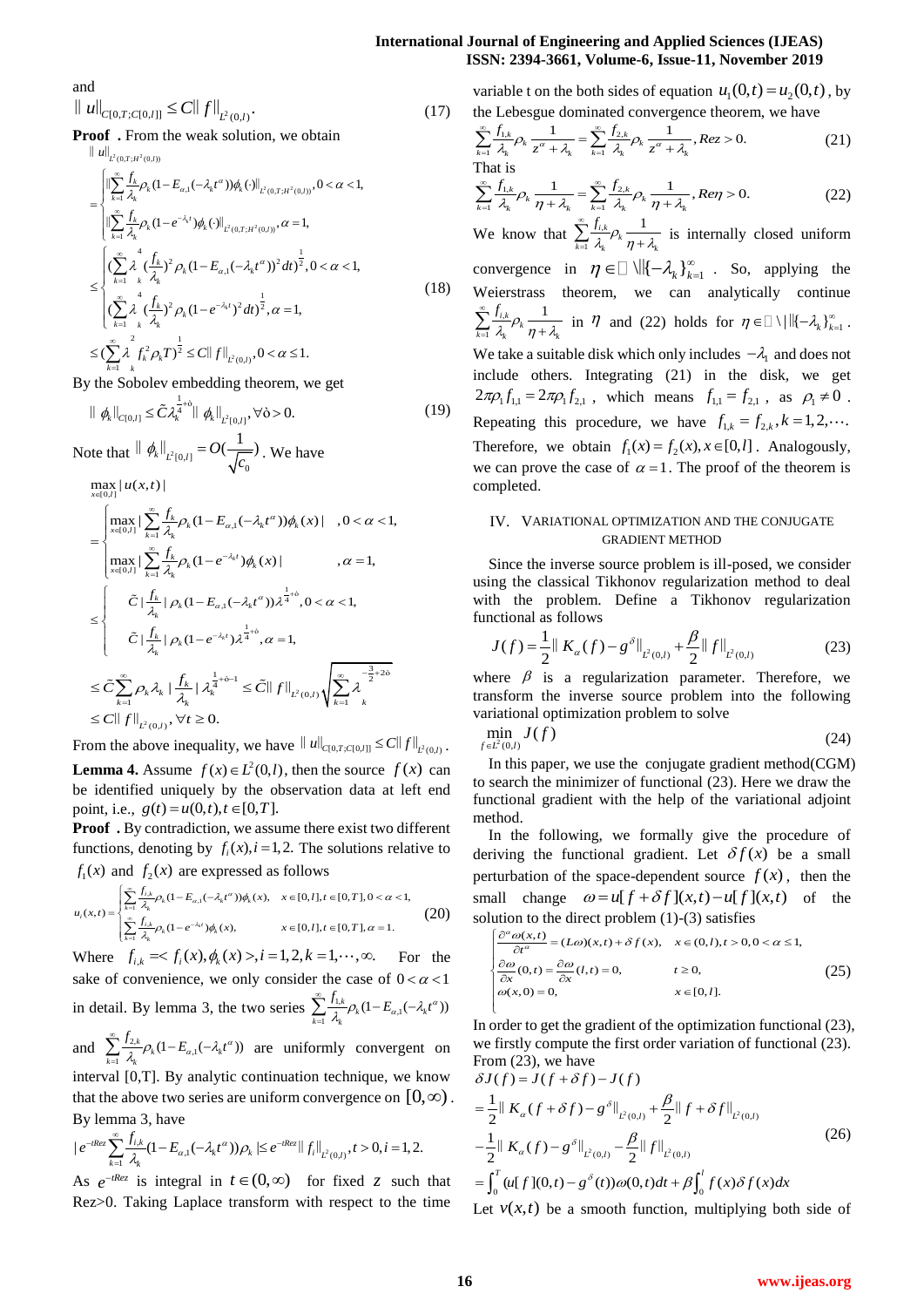# **Numerical solution of inverse source problem forone-dimensional integer/fractional order diffusion equation by one point observation data**

equation (25) by  $v(x,t)$  and integrating with respect to the equation (25) by  $v(x,t)$  and integrating with respect<br>temporal-spatial variables on  $Q = [0, T] \times [0, l]$ , we have<br> $0 = \int_0^l \int_0^T (\partial_t^{\alpha} \omega(x,t) - L(\omega)(x,t) - \delta f(x)) v(x,t) dt dx$ 

$$
0 = \int_0^l \int_0^T (\partial_t^{\alpha} \omega(x, t) - L(\omega)(x, t) - \delta f(x)) v(x, t) dt dx
$$
  
\n
$$
= \int_0^l \int_0^T v(x, t) \int_0^l \frac{1}{\Gamma(1 - \alpha)} (t - \tau)^{-\alpha} \frac{\partial \omega(x, \tau)}{\partial \tau} d\tau dt dx
$$
 (27)  
\n
$$
- \int_0^l \int_0^T L(\omega)(x, t) v(x, t) dt dx.
$$

In order to find the gradient of the functional  $J(f)$ , we define the adjoint problem as follows<br>  $\begin{cases} \frac{\partial \alpha}{\partial x} v(x,t) = L(v)(x,t), \\ 0 & x \in (0,l), t > 0, 0 < \alpha \le 1, \end{cases}$ define the adjoint problem as follows In order to find the gradient of the func<br>
fine the adjoint problem as follows<br>  $x \in (0, l), t$ <br>  $x \in (0, l), t$ 

define the adjoint problem as follows  
\n
$$
\begin{cases}\n\frac{\partial^{\alpha}_{t}}{\partial t}v(x,t) = L(v)(x,t), & x \in (0,l), t > 0, 0 < \alpha \le 1, \\
\frac{\partial v(0,t)}{\partial x} = u[f](0,t) - g^{\delta}(t), & \frac{\partial v(l,t)}{\partial x} = 0, \quad t > 0, \\
v(x,T) = 0, & x \in [0,l].\n\end{cases}
$$
\n(28)

where  $\partial_{T_2}^{\alpha} y(t)$ the Caputo fractional right derivative defined by

defined by  
\n
$$
\hat{\sigma}_{T}^{\alpha} y(t) = \begin{cases}\n-\frac{1}{\Gamma(1-\alpha)} \int_{t}^{T} \frac{y'(s)}{(s-t)^{\alpha}} ds, & 0 < \alpha < 1, \\
-\frac{dy(t)}{dt}, & \alpha = 1.\n\end{cases}
$$

We can obtain

We can obtain  
\n
$$
J'(f) = \int_0^T \frac{1}{\Gamma(2-\alpha)} t^{1-\alpha} \partial_t v(x,t) dt + \beta f, 0 < \alpha \le 1.
$$
\n(29)

Assume that  $f_k(x)$  is the  $k - th$  approximate solution of  $f(x)$ . Set

$$
f_{k+1} = f_k + \mathcal{G}_k d_k, k = 0, 1, \cdots,
$$
 (30)

where  $d_k$  is a descent direction and  $\mathcal{G}_k$  is the step size in the  $k$  – th iteration. The descent direction of the CGM is updated by using the following iteration formula

$$
d_k = -J'(f_k) + \zeta_k d_{k-1},
$$
\n(31)

where  $\zeta_k$  conjugate coefficient computed by

$$
\varsigma_{k} = \frac{\int_{0}^{T} (J'(f_{k}))^{2} dt}{\int_{0}^{T} (J'(f_{k-1}))^{2} dt}, \varsigma_{0} = 0.
$$
\n(32)

we have

$$
\int_{0}^{L} (f'(f_{k-1}))^{2} dt
$$
  
we have  

$$
\mathcal{G}_{k} = -\frac{\int_{0}^{T} (K_{\alpha}(f_{k}) - g^{\delta}) K_{\alpha}(d_{K}) dt + \beta \int_{0}^{L} f_{k} d_{k} dx}{\int_{0}^{T} (K_{\alpha}(d_{k}))^{2} dt + \beta \int_{0}^{L} d_{k}^{2} dx}.
$$
 (33)

So, we formulate the inversion algorithm based on the CGM to solve the inverse source problem as follows

| Algorithm | The Conjugate gradient inversion algorithm for the inverse<br>source problem                                   |
|-----------|----------------------------------------------------------------------------------------------------------------|
| Step 1    | initialize $f_0 = 0$ , and set $k = 0$ ;                                                                       |
| Step 2    | Solve the direct problem (1)-(3) with $f = f_k$ , and calculate                                                |
|           | the residual $e_k = K_{\alpha}(f_k) - g^{\delta}(t)$ ;                                                         |
| Step 3    | Solve the adjoint problem (28) to find the gradient;                                                           |
| Step 4    | Compute the conjugate coefficient by (32) and the descent                                                      |
|           | direction $d_k$ by (31);                                                                                       |
| Step 5    | Calculate the sensitivity problem (25) with $\delta f_k(x) = d_k$ ;                                            |
| Step 6    | Compute the optimal step size $\mathcal{G}_{k}$ by (33);                                                       |
| Step 7    | Update the initial value $f_{k+1}$ by (30);                                                                    |
| Step 8    | Increase $k$ by one and return to Step 2, repeat the above<br>process until a stopping criterion is satisfied. |

#### V. NUMERICAL EXAMPLES

To verify the validity of the algorithm, several numerical examples are given in this section. Without loss of generality, we take  $l = 1$  for all the numerical simulations. In order to obtain (noisy) observation data  $g^{\delta}(t)$ , we obtain it in the form of a true solution plus perturbation. That add pointwise noise by  $g^{\delta}(t_i) = K_{\alpha}(f^*)(t_i)(1 + \delta \xi)$ , where  $f^*$  is the true source,  $t_i$  is the discretization time nodal point,  $\delta$  is the noise level and  $\xi$  is a uniform random variable in [-1,1]. In the iteration procedure, we take the well-known Morozovs discrepancy principle as the stopping condition, i.e., we choose  $k$  satisfying the following inequality:

$$
e_k \leq \tau \delta \leq e_{k-1}
$$

where  $\tau$  is a positive constant.

Example 1. Let  $\alpha = 0.7$ ,  $a(x) = 1$ ,  $c(x) = 0$ . We take  $f(x) = \pi^2 \cos(\pi x)$  as the exact source. The exact solution for  $f(x) = n \cos(\lambda x)$  as the exact source. The exact solution for<br>the direct problem (1)-(3) is  $u(x,t) = (1 - E_{\alpha,1}(-\pi^2 t^{\alpha}))\cos(\pi x)$ .

**Example 2.** Let  $\alpha = 0.8$ ,  $a(x) = 1$ ,  $c(x) = 0$ . We take  $f(x) = 3x^2 - 2x^3$  as the exact source, and have no exact solution for the direct problem (1)-(3).



Figure 1: inversion solution for example 1



**Example 3.** Let  $\alpha = 1$ ,  $a(x) = 1$ ,  $c(x) = 0$ . We take  $f(x) = cos(2\pi x)$  as the exact source. The exact solution for the direct problem (1)-(3) is  $u(x,t) = (1 - e^{-t})cos(2\pi x)$ .

**Example 4.** Let  $\alpha = 1, a(x) = 1, c(x) = 0$ . We take